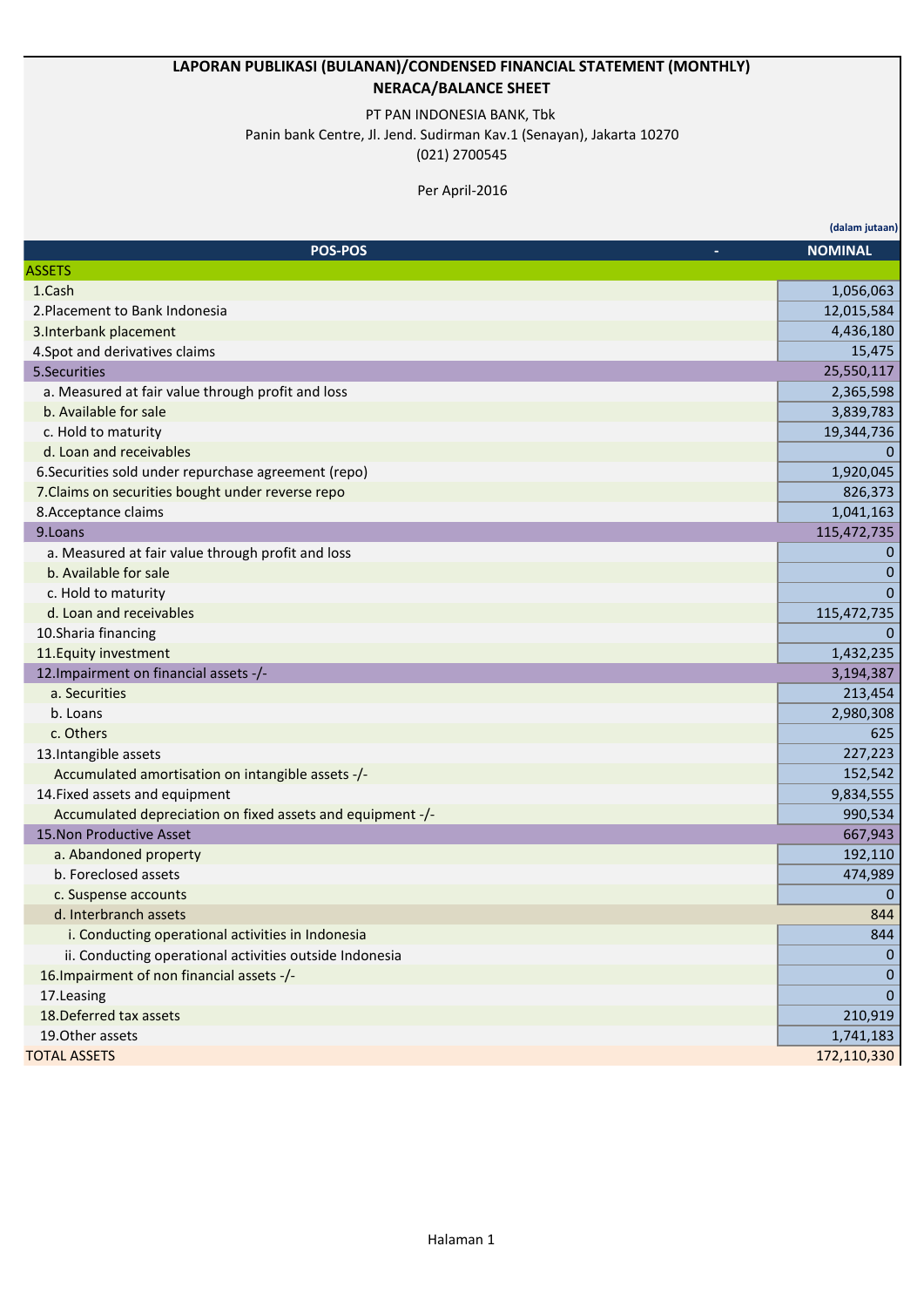| <b>LIABILITIES AND EQUITIES</b>                                                       |              |
|---------------------------------------------------------------------------------------|--------------|
| <b>LIABILITIES</b>                                                                    |              |
| 1.Current account                                                                     | 9,389,484    |
| 2. Saving account                                                                     | 40,622,215   |
| 3. Time deposit                                                                       | 76,090,124   |
| 4. Revenue sharing investment                                                         | 0            |
| 5. Liabilities to Bank Indonesia                                                      | $\Omega$     |
| 6.Interbank liabilities                                                               | 7,258,489    |
| 7. Spot and derivatives liabilities                                                   | 9,275        |
| 8. Liabilities on securities sold under repurchase agreement                          | 1,727,567    |
| 9. Acceptance liabilities                                                             | 1,044,320    |
| 10.Issued securities                                                                  | 996,866      |
| 11. Loans received                                                                    | 4,956,392    |
| 12. Margin deposit                                                                    | 121,986      |
| 13. Interbranch liabilities                                                           | 0            |
| a. Conducting operational activities in Indonesia                                     | $\mathbf{0}$ |
| b. Conducting operational activities outside Indonesia                                | $\mathbf 0$  |
| 14. Deferred tax liabilities                                                          | $\mathbf{0}$ |
| 15. Other liabilities                                                                 | 2,382,859    |
| 16. Profit Sharing investment                                                         | $\Omega$     |
| <b>TOTAL LIABILITIES</b>                                                              | 144,599,577  |
| <b>EQUITIES</b>                                                                       |              |
| 17. Paid in capital                                                                   | 2,408,765    |
| a. Capital                                                                            | 9,600,000    |
| b. Unpaid capital -/-                                                                 | 7,191,235    |
| c. treasury stock -/-                                                                 | $\Omega$     |
| 18.Additional paid in capital                                                         | 3,444,330    |
| a. Agio                                                                               | 3,444,330    |
| b. Disagio -/-                                                                        | 0            |
| c. Donated capital                                                                    | 0            |
| d. Fund for paid up capital                                                           | $\mathbf 0$  |
| e. Others                                                                             | $\mathbf 0$  |
| 19. Other comprehensive gain (loss)                                                   | 5,934,153    |
| a. Translation adjustment                                                             | 0            |
| b. Gain (loss) on value changes of financial assets categorized as available for sale |              |
|                                                                                       | 64,264       |
| c. Effective portion of cash flow hedge                                               | $\mathbf 0$  |
| d. Difference in fixed asset revaluation                                              | 6,027,121    |
| e. Portion of other comprehensive income from associates                              | 0            |
| f. Gain (loss) on defined benefit actuarial program                                   | (188, 221)   |
| g. Income tax of other comprehensive income                                           | 30,989       |
| h. Others                                                                             | $\bf{0}$     |
| 20. Reserves of quaty reorganization                                                  | $\Omega$     |
| 21. Difference in restructuring under common control                                  | 0            |
| 22. Ekuitas lainnya                                                                   | $\mathbf 0$  |
| 23. Reserves                                                                          | 13,709,771   |
| a. General reserves                                                                   | 13,569,771   |
| b. Appropriated reserves                                                              | 140,000      |
| 24.Gain/loss                                                                          | 2,013,734    |
| a. Previous years                                                                     | 1,305,117    |
| b. Current year                                                                       | 708,617      |
| <b>TOTAL EQUITIES</b>                                                                 | 27,510,753   |
| <b>TOTAL LIABILITIES AND EQUITIES</b>                                                 | 172,110,330  |
|                                                                                       |              |

Notes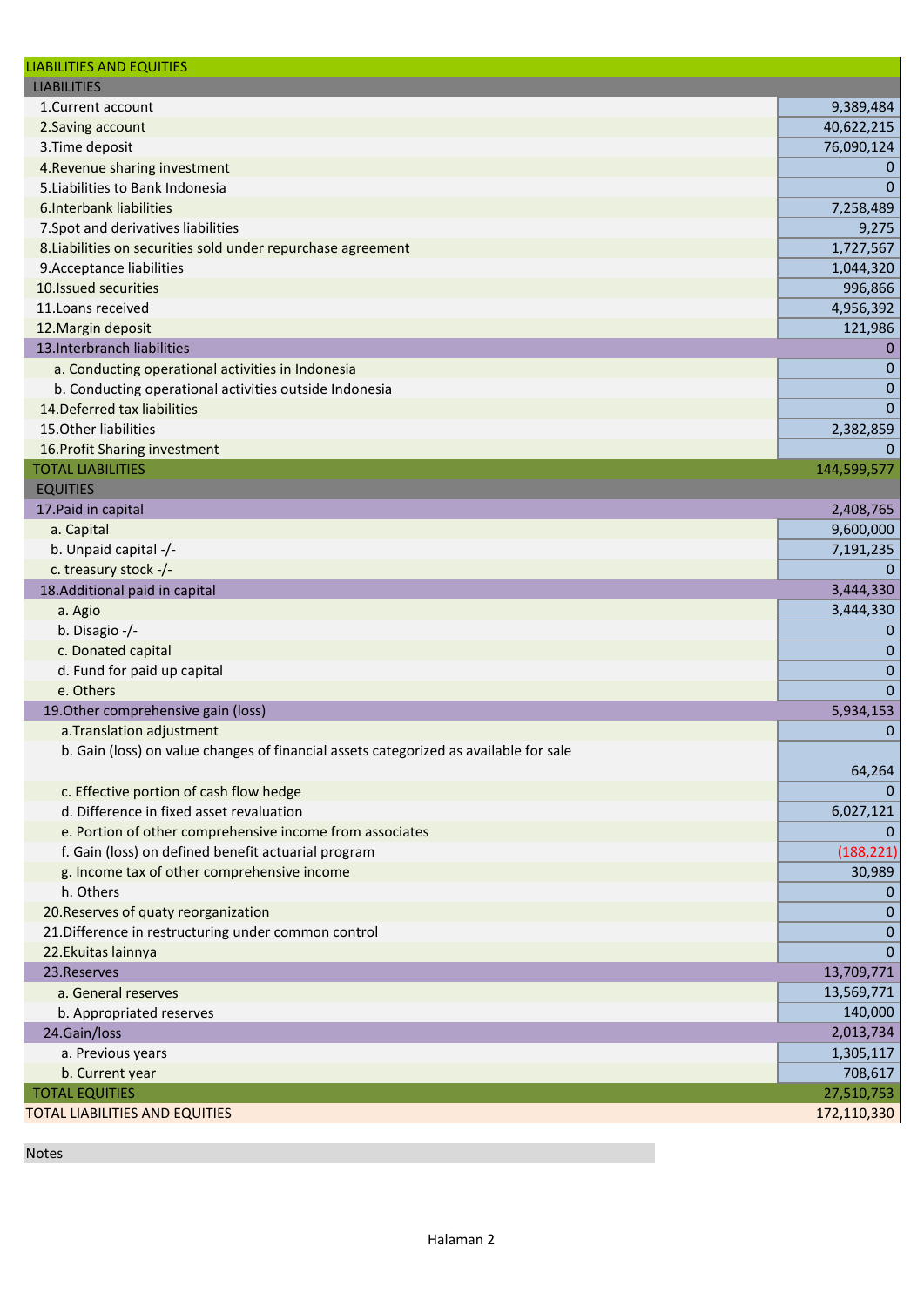## **LAPORAN PUBLIKASI (BULANAN)/CONDENSED FINANCIAL STATEMENT (MONTHLY)**

**LABA RUGI DAN PENGHASILAN KOMPREHENSIF LAIN**

PT PAN INDONESIA BANK, Tbk

Panin bank Centre, Jl. Jend. Sudirman Kav.1 (Senayan), Jakarta 10270 (021) 2700545

Per April-2016

|                                                        |           | (dalam jutaan)          |
|--------------------------------------------------------|-----------|-------------------------|
| <b>POS-POS</b>                                         |           | <b>NOMINAL</b>          |
| <b>OPERATIONAL INCOME AND EXPENSES</b>                 |           |                         |
| A. Interest income and expenses                        |           |                         |
| 1. Interest income                                     |           | 5,091,752               |
| a. Rupiah                                              |           | 4,881,696               |
| b. Foreign currency                                    |           | 210,056                 |
| 2. Interest expenses                                   |           | 2,676,306               |
| a. Rupiah                                              |           | 2,644,892               |
| b. Foreign currency                                    |           | 31,414                  |
| Net interest income (expenses)                         |           | 2,415,446               |
| B. Operational Income and Expenses Other than Interest |           |                         |
| 1. Operational Income Other than Interest              |           | 425,796                 |
| a. Positive mark to market on financial assets         |           | 90,492                  |
| i. Securities                                          |           | 84,564                  |
| ii. Loans                                              |           | 0                       |
| iii. Spot and derivatives                              |           | 5,928                   |
| iv. Other financial assets                             |           | 0                       |
| b. Negative mark to market on financial liabilities    |           | $\Omega$                |
| c. Gain on sale of financial assets                    |           | 67,380                  |
| i. Securities                                          |           | 67,380                  |
| ii. Loans                                              |           | 0                       |
| iii. Other financial assets                            |           | $\mathbf{0}$            |
| d. Gain on spot and derivatives (realised)             |           | 24,383                  |
| e. Gain on investment under equity method              |           | 0                       |
| f. Dividend                                            |           | 0                       |
| g. Comission/provision/fee and administration          |           | 127,930                 |
| h. Recovery of impairment                              |           | 24,216                  |
| i. Other income                                        |           | 91,395                  |
| 2. Operational Expenses Other than Interest            |           | 1,903,483               |
| a. Negative mark to market on financial assets         |           | 1,778                   |
| i. Securities                                          |           | 1,319                   |
| ii. Loans                                              |           | $\mathbf{0}$            |
| iii. Spot and derivatives                              |           | 459                     |
| iv. Other financial assets                             |           | 0                       |
| b. Positive mark to market on financial liabilities    |           | $\mathbf 0$             |
| c. Loss on sale of financial assets                    |           | 362                     |
| i. Securities                                          |           | 362                     |
| ii. Loans                                              |           | $\theta$                |
| iii. Other financial assets                            |           | $\mathbf{0}$            |
|                                                        |           |                         |
| d. Loss on spot and derivatives (realised)             |           | 5,682                   |
| e. Impairment of financial assets<br>i. Securities     |           | 518,396<br>$\mathbf{0}$ |
| ii. Loans                                              |           |                         |
|                                                        |           | 518,396                 |
| iii. Sharia financing<br>iv. Other financial assets    |           | 0                       |
|                                                        |           | $\Omega$                |
| f. Losses on operational risk                          |           | 458                     |
| g. Losses on investment under equity method            |           | $\Omega$                |
| h. Commission/provision/fee, and administration        |           | 3,300                   |
| i. Impairment of other assets (non financial assets)   |           | 115,500                 |
| j. Personnel expenses                                  |           | 491,570                 |
| k. Promotion expenses                                  |           | 22,223                  |
| I. Other expenses                                      |           | 744,214                 |
| Net Operational Income (Expenses) Other than Interest  |           |                         |
| <b>OPERATIONAL PROFIT (LOSS)</b>                       | Halaman 1 | 937,759                 |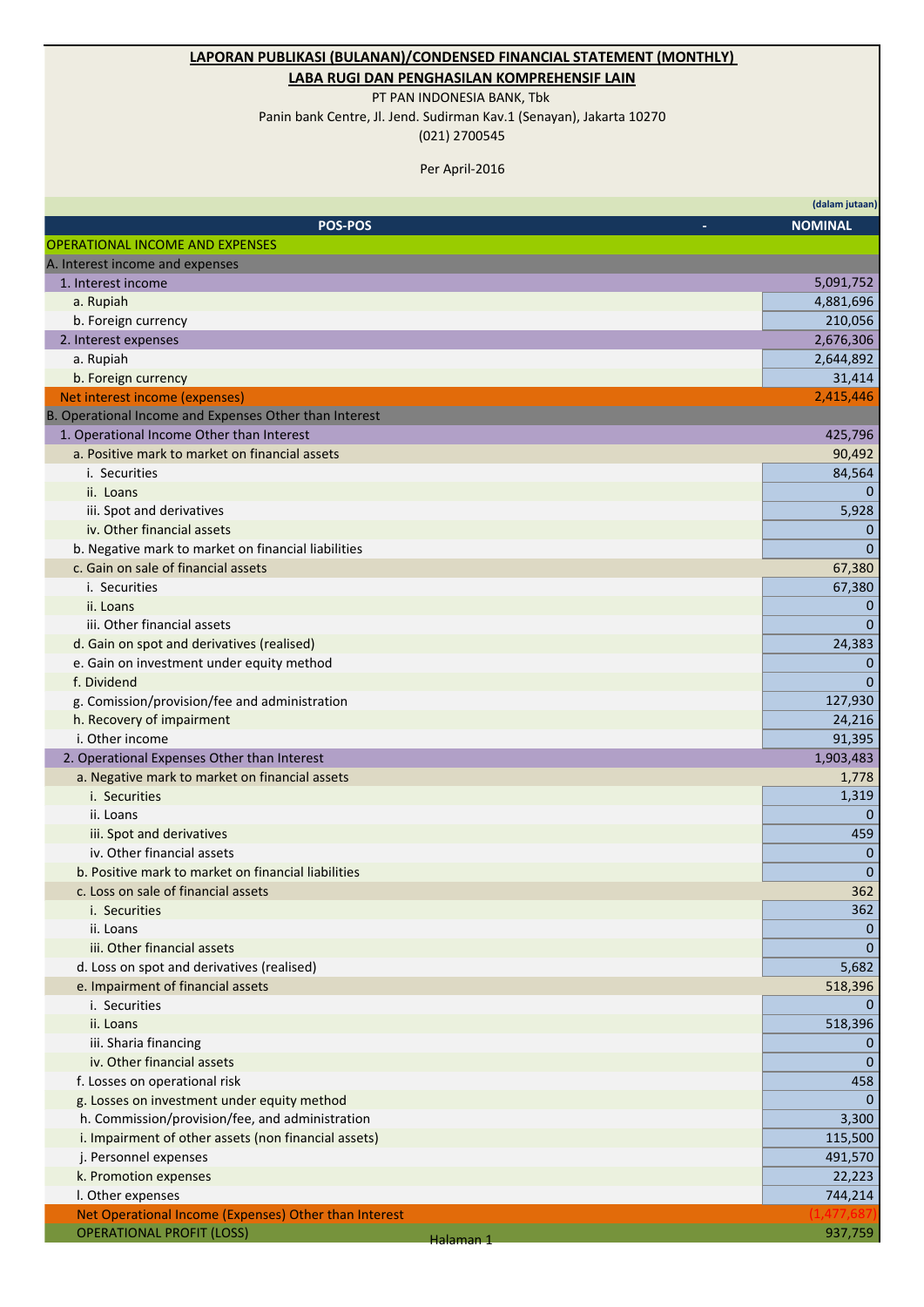| NON OPERATIONAL INCOME (EXPENSES)                                                     |                |
|---------------------------------------------------------------------------------------|----------------|
| 1. Gain (loss) on sale of fixed assets and equipment                                  | 118            |
| 2. Gain (loss) on foreign exchange translation                                        | (6, 720)       |
| 3. Other non operational income (expenses)                                            | 2,606          |
| <b>NON OPERATIONAL PROFIT (LOSS)</b>                                                  |                |
| <b>CURRENT YEAR PROFIT (LOSS)</b>                                                     | 933,763        |
| 4. Income taxes                                                                       | 225,146        |
| a. Estimated current year tax                                                         | 211,770        |
| b. Deferred tax income (expenses)                                                     | (13, 376)      |
| <b>NET PROFIT (LOSS)</b>                                                              | 708,617        |
|                                                                                       |                |
|                                                                                       | $\Omega$       |
| a. Gain on fixed asset revaluation                                                    | $\mathbf{0}$   |
| b. Gain (loss) on defined benefit actuarial program                                   | $\mathbf 0$    |
| c. Portion of other comprehensive income from associates                              | 0              |
| d. Others                                                                             | $\mathbf 0$    |
|                                                                                       | $\overline{0}$ |
|                                                                                       | 43,296         |
| a. Translation adjustment from foreign currency                                       | $\Omega$       |
| b. Gain (loss) on value changes of financial assets categorized as available for sale |                |
|                                                                                       | 57,729         |
| c. Effective portion of cash flow hedge                                               | 0              |
| d. Others                                                                             | $\Omega$       |
|                                                                                       | (14, 433)      |
|                                                                                       |                |
|                                                                                       | 43,296         |
| <b>CURRENT YEAR TOTAL COMPREHENSIVE PROFIT</b>                                        | 751,913        |
| TRANSFER OF PROFIT(LOSS) TO HEAD OFFICE                                               | $\mathbf{0}$   |

Notes